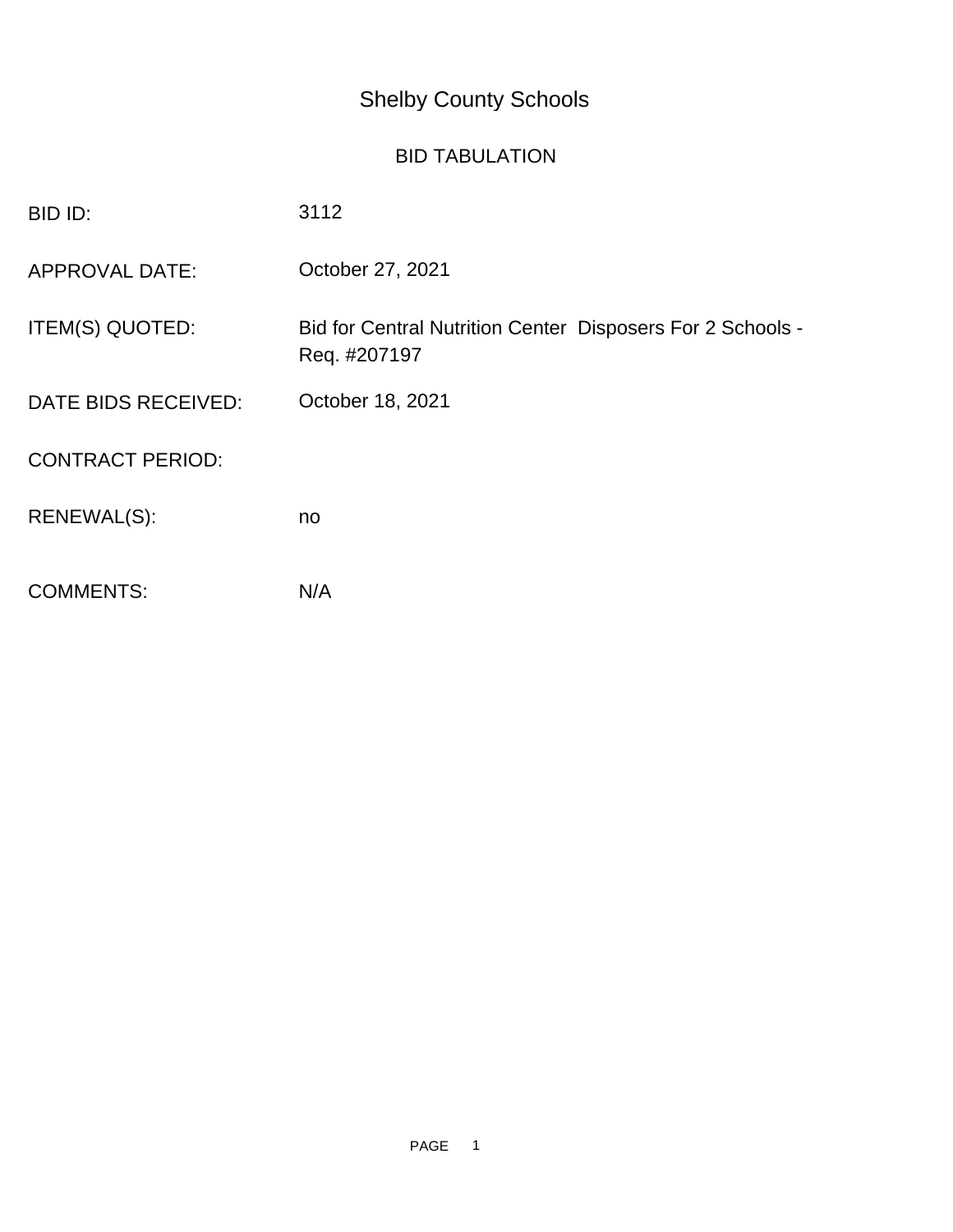## **Vendor Response Terms**

| Vendor Name                          | <b>Response Terms</b>   | <b>Response Payment Terms</b> |
|--------------------------------------|-------------------------|-------------------------------|
| Douglas Equipment                    |                         |                               |
| I equipment dealers, inc.<br>federal | Delivered and installed | net upon invoice              |

HOTEL AND RESTAURANT SUPPLY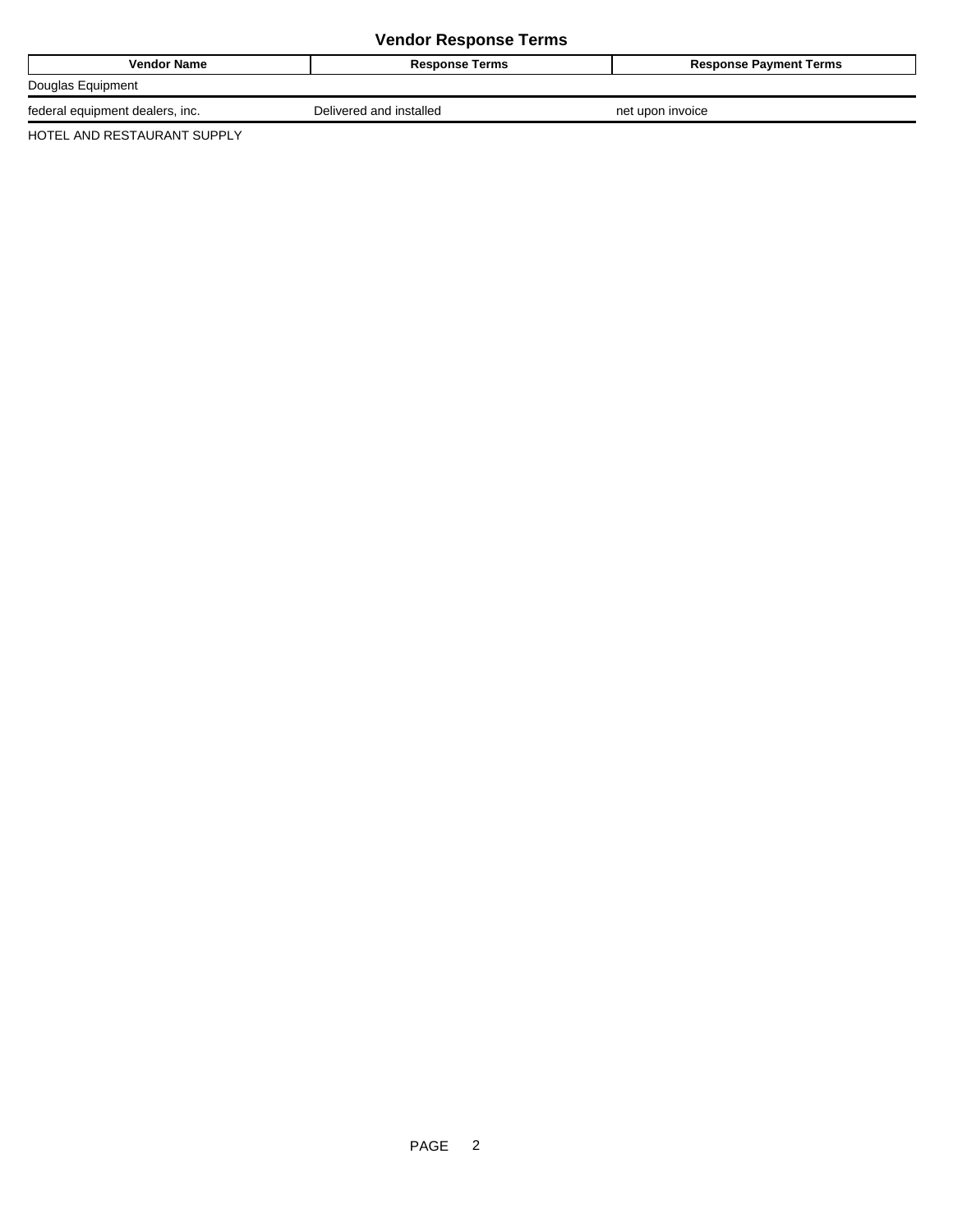| Count, Estimated Quantity - 1                                               | Failure to attach the Prime Contractors form when submitting the bid via eSchoolMall shall result in the bid being disqualified.                                              |                                       |
|-----------------------------------------------------------------------------|-------------------------------------------------------------------------------------------------------------------------------------------------------------------------------|---------------------------------------|
| <b>VENDOR NAME</b>                                                          | <b>ITEM MANUFACTURER &amp; PART NUMBER</b>                                                                                                                                    | <b>UNIT PRICE (\$)</b>                |
| federal equipment dealers, inc.                                             | SALVIJOR #200                                                                                                                                                                 | 2.861.0000*                           |
| <b>VENDOR REFERENCE NUMBER:</b>                                             | SCS3112                                                                                                                                                                       |                                       |
| <b>RESPONSE ITEM PAYMENT TERMS:</b>                                         | NET ON RECIEPT OF INVOICE                                                                                                                                                     |                                       |
| <b>RESPONSE ITEM NOTES:</b>                                                 | DELIVERED AND INSTALLED                                                                                                                                                       |                                       |
| Douglas Equipment                                                           | Salvajor #200-SA-6-ARSS-2                                                                                                                                                     | 3,323.3200                            |
| <b>VENDOR REFERENCE NUMBER:</b>                                             | 200-SA-6-ARSS-2                                                                                                                                                               |                                       |
| HOTEL AND RESTAURANT SUPPLY                                                 | Salvajor                                                                                                                                                                      | 4.034.0000                            |
| <b>VENDOR REFERENCE NUMBER:</b>                                             | As Per Spec                                                                                                                                                                   |                                       |
|                                                                             | ITEM NO. 2 - Disposer w/sink assembly for CornerStone Prep - Denver Campus See attachments for additional specification                                                       |                                       |
| being disqualified. 1 - Count, Estimated Quantity - 1<br><b>VENDOR NAME</b> | information. Note: Failure to attach the Prime Contractors form when submitting the bid via eSchoolMall shall result in the bid<br><b>ITEM MANUFACTURER &amp; PART NUMBER</b> |                                       |
| federal equipment dealers, inc.                                             | SALVIJOR #200-SA                                                                                                                                                              |                                       |
| <b>VENDOR REFERENCE NUMBER:</b><br><b>RESPONSE ITEM PAYMENT TERMS:</b>      | <b>SCS3112A</b><br><b>NET OP INVOICE</b>                                                                                                                                      |                                       |
| <b>RESPONSE ITEM NOTES:</b>                                                 | DELIVERED AND INSTALLED                                                                                                                                                       |                                       |
| Douglas Equipment                                                           | Salvajor #200-SA-6-ARSS-2                                                                                                                                                     | 3,323.3200                            |
| <b>VENDOR REFERENCE NUMBER:</b>                                             | 200-SA-6-ARSS-2                                                                                                                                                               | <b>UNIT PRICE (\$)</b><br>2,861.0000* |
| <b>HOTEL AND RESTAURANT SUPPLY</b>                                          | Salvajor                                                                                                                                                                      | 4,034.0000                            |